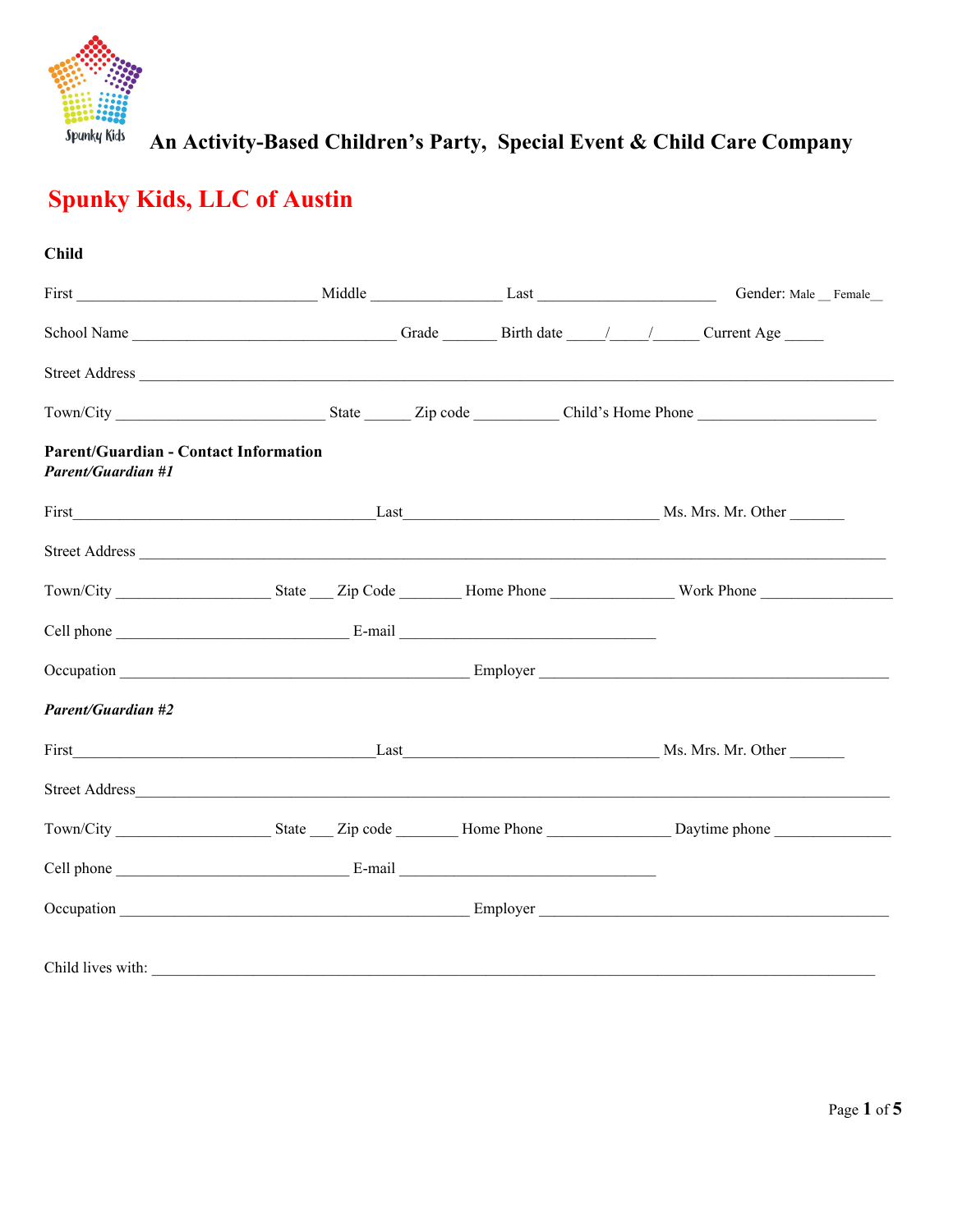

# **Spunky Kids, LLC of Austin**

|                                                                                           | <b>Emergency Contact Information - Alternate Pickup/Release</b>                                              |        |                                                                                                                                     |
|-------------------------------------------------------------------------------------------|--------------------------------------------------------------------------------------------------------------|--------|-------------------------------------------------------------------------------------------------------------------------------------|
| <b>Emergency Contact #1</b>                                                               |                                                                                                              |        |                                                                                                                                     |
|                                                                                           |                                                                                                              |        |                                                                                                                                     |
|                                                                                           |                                                                                                              |        |                                                                                                                                     |
| <b>Emergency Contact #2</b>                                                               |                                                                                                              |        |                                                                                                                                     |
|                                                                                           |                                                                                                              |        | First Name Last Name Last Name Home Phone Work Phone                                                                                |
|                                                                                           |                                                                                                              |        |                                                                                                                                     |
|                                                                                           | Please list those people including in addition to parents/guardians who are permitted to pick up your child: |        |                                                                                                                                     |
|                                                                                           |                                                                                                              |        |                                                                                                                                     |
| <b>Medical Release Information</b><br>Insurance Information                               |                                                                                                              |        |                                                                                                                                     |
|                                                                                           |                                                                                                              |        |                                                                                                                                     |
|                                                                                           | Primary Physician https://www.assett.com/2010/2010/2010                                                      |        |                                                                                                                                     |
|                                                                                           |                                                                                                              |        |                                                                                                                                     |
|                                                                                           |                                                                                                              |        |                                                                                                                                     |
| Asthma, Seizures).                                                                        |                                                                                                              |        | Please list any medical problems or conditions we should know about, including any requiring maintenance medication (i.e. Diabetic, |
| <b>Medical Problem</b>                                                                    | Required treatment                                                                                           | Yes/No | Should paramedic by called?                                                                                                         |
| the control of the control of the control of the control of the control of the control of |                                                                                                              | Yes/No |                                                                                                                                     |
|                                                                                           |                                                                                                              | Yes/No |                                                                                                                                     |
|                                                                                           |                                                                                                              |        |                                                                                                                                     |

Is your child presently being treated for an injury or sickness, or taking any form of medication for any reason? Yes\_ No\_ If yes, explain: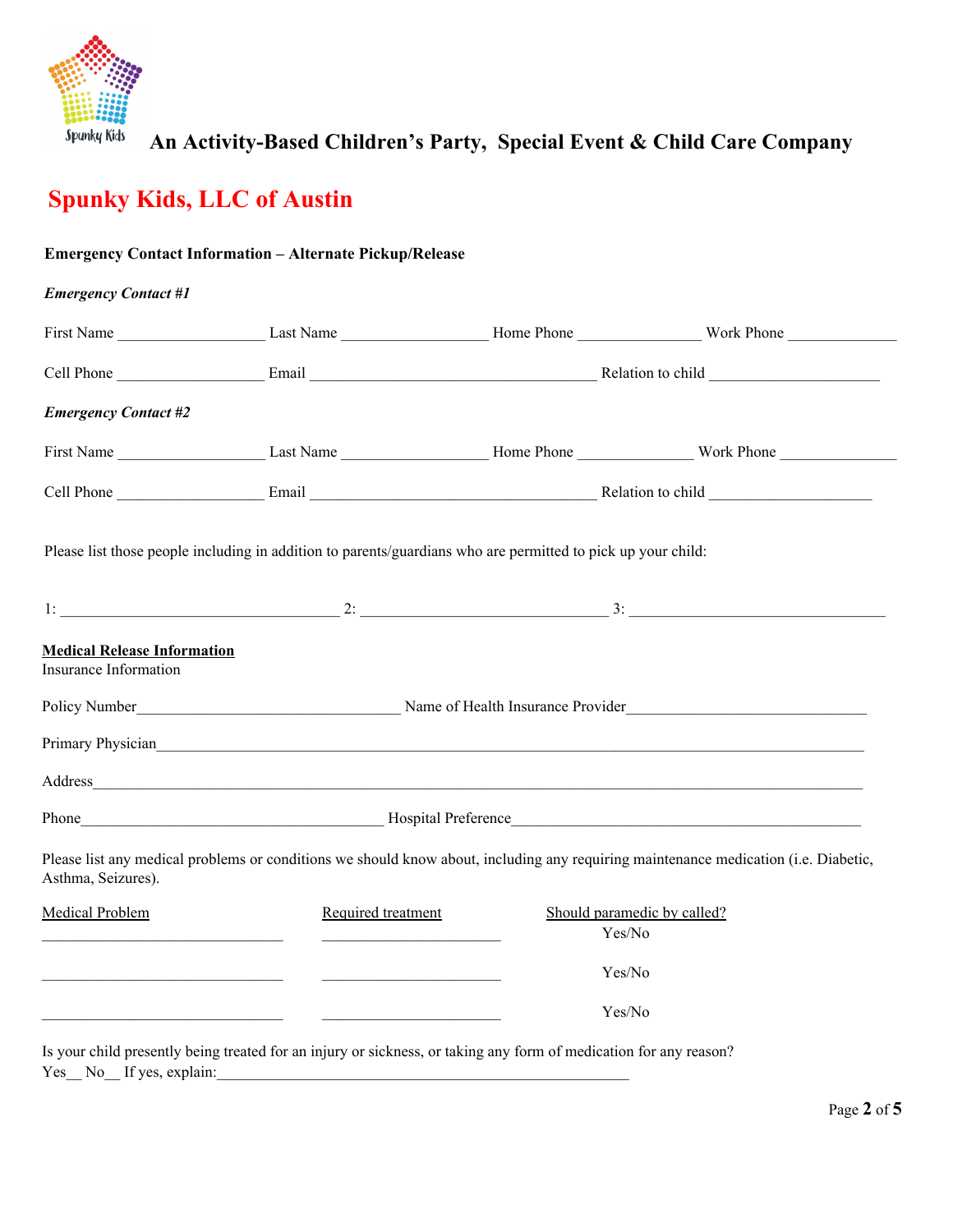

### **Spunky Kids, LLC of Austin**

Is your child allergic to any type of food or medication?

Yes No If yes, explain:

Does your child require a special diet?

Yes\_\_ No\_\_ If yes, explain:\_\_\_\_\_\_\_\_\_\_\_\_\_\_\_\_\_\_\_\_\_\_\_\_\_\_\_\_\_\_\_\_\_\_\_\_\_\_\_\_\_\_\_\_\_\_\_\_\_\_\_\_\_\_

The purpose of the above listed information is to ensure that medical personnel have details of any medical problem which may interfere with or alter treatment.

#### **In case of medical emergency contact:**

|              | Name | Phone# | Relationship to Child |
|--------------|------|--------|-----------------------|
| Contact $#1$ |      |        |                       |
|              |      |        |                       |
| Contact #2   |      |        |                       |
|              |      |        |                       |
| Contact #3   |      |        |                       |
|              |      |        |                       |

I understand that I will be notified in the case of a medical emergency involving my child. In the event that I cannot be reached, I authorize the calling of a doctor and the providing of necessary medical services in the event my child is injured or becomes ill.

Parent's/Guardian's Initials \_\_\_\_\_\_\_\_\_\_\_\_

I understand that Carly Ferguson and Spunky Kids, LLC will not be responsible for the medical expenses incurred, but that such expenses will be my responsibility as parent/guardian.

Parent's/Guardian's Initials \_\_\_\_\_\_\_\_\_\_\_\_

In case of an emergency, and if a family physician cannot be reached, I hereby authorize my child to be treated by Certified Emergency Personnel (i.e. EMT, First Responder, and/or Physician).

Guardian Signature:  $\Box$ 

Printed Name of Parent/Guardian: \_\_\_\_\_\_\_\_\_\_\_\_\_\_\_\_\_\_\_\_\_\_\_\_\_\_\_\_\_\_\_\_\_\_\_\_\_\_\_\_\_\_\_\_\_\_\_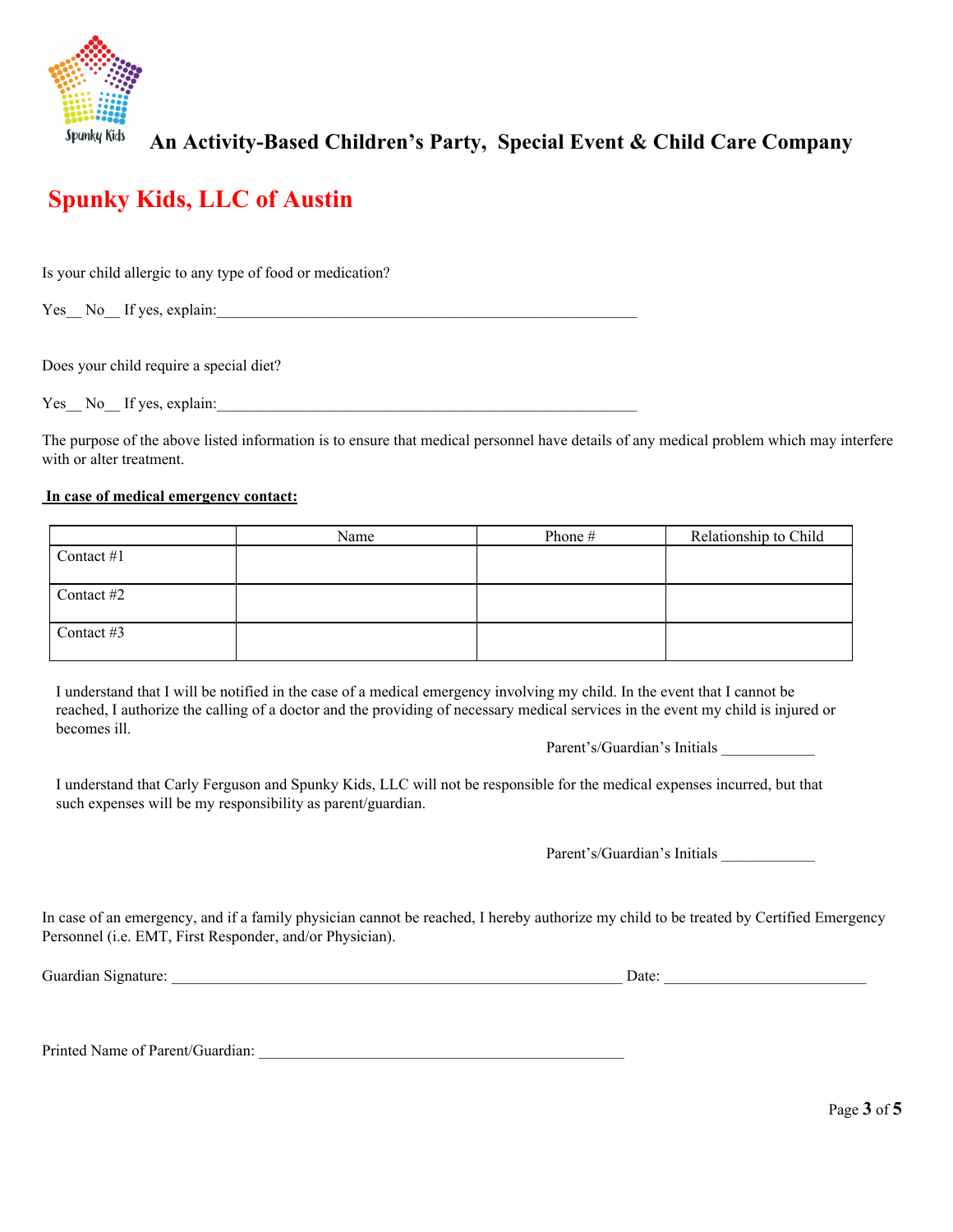

### **Spunky Kids, LLC of Austin**

#### **Photo Release**

I hereby give permission for my child to be photographed during the **Spunky Kid's event or child care service**. I understand the photos will be used to keep a journal of activities, to share for promotional purposes including social media, website, flyers, brochures, newspaper, etc and on the internet. I understand that although my child's photograph may be used for advertising, his or her identity will not be disclosed.

| I give permission for my child's photograph to be taken and used:        | Parent's/Guardian's Initials |
|--------------------------------------------------------------------------|------------------------------|
| I do not give permission for my child's photograph to be taken and used: | Parent's/Guardian's Initials |
|                                                                          |                              |
|                                                                          |                              |

#### **Childcare Waiver**

I/We, the undersigned, are the parent(s) of the above named child/children and we agree, in taking advantage of this child care service, to release and hold harmless Carly Ferguson and Spunky Kids, LLC from any and all claims, demands, suits, cost, and charges in connection with or arising out of the child care service, including, but not limited to, bodily harm or injury to our children, except only for loss, harms or injury occasioned by gross negligence or intentional misconduct by Spunky Kids, LLC. I hereby grant permission for Spunky Kids, LLC and its child care providers full authority to take whatever actions they deem necessary regarding my child's health and safety in the event I cannot be reached or in the situation where time is of the essence; and fully release Spunky Kids, LLC and its child care providers from any liability in connection with those decisions, I grant permission for emergency treatment by a rescue squad, private physician and/or hospital or emergency health care facility staff if needed. Any such action will be taken in the best interest of my child and will be reported to me as soon as possible.

#### I HAVE READ AND UNDERSTAND THIS ON-SITE CONSENT AND WAIVER FORM AND SIGN VOLUNTARILY AND ENTIRELY OF MY OWN FREE WILL.

Parent Name (please print)

Parent Signature Date:  $\frac{1}{2}$  Date:  $\frac{1}{2}$ 

----------------------------------------------------------------------------------------------------------------------------------------------------------------------

Special Notes regarding your child(ren) (e.g., eating schedule, napping schedule, specific directions):

Thank you so much for choosing Spunky Kids, LLC!

Please visit [www.spunkykidsaustin.com](http://www.spunkykidsaustin.com/) and like us on social media @spunkykidsco! And, spread the good word to your parent-friends!